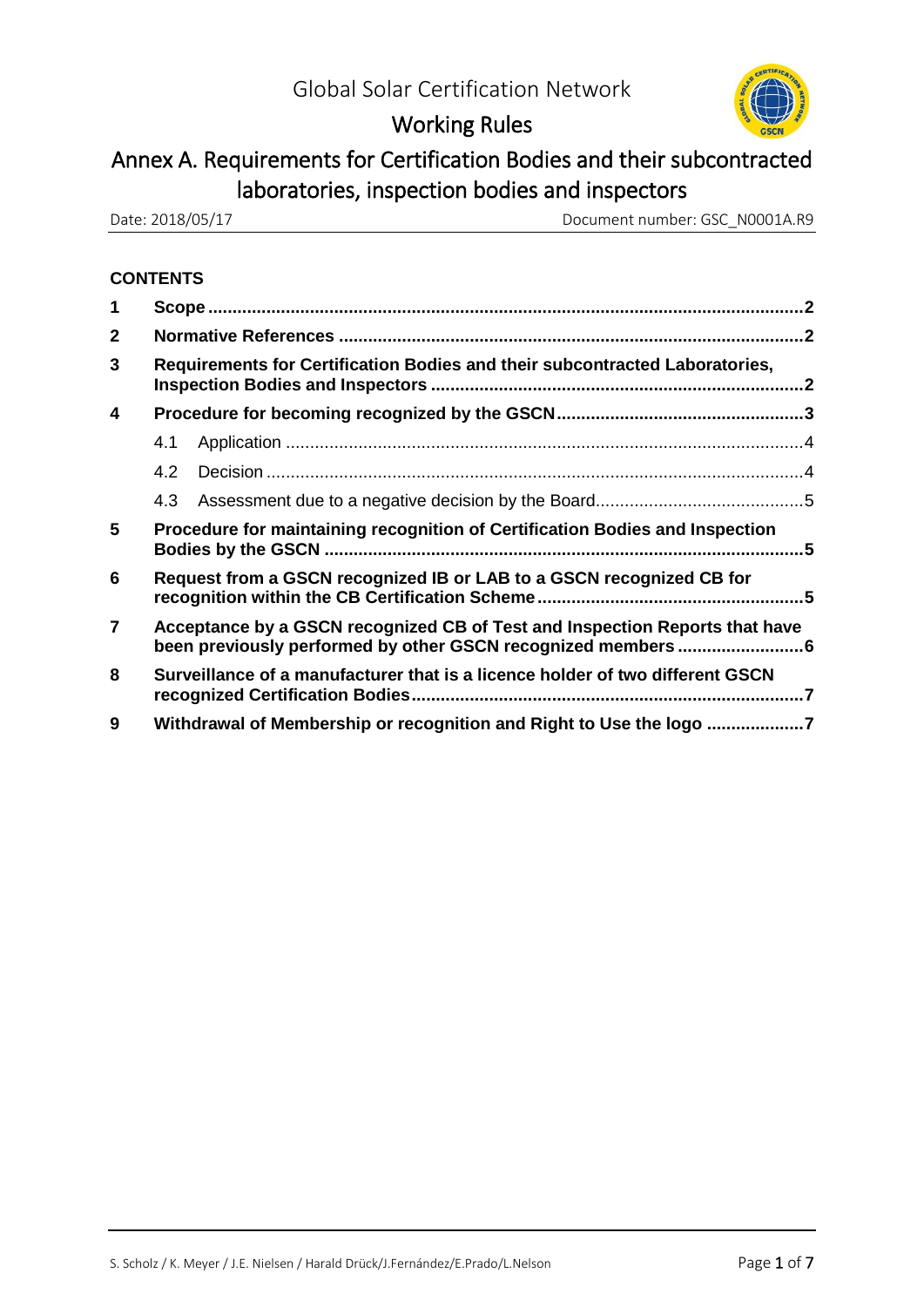### **1 Scope**

This document describes the requirements and procedures for Certification Bodies and their subcontracted Inspection Bodies and Testing Laboratories to obtain and maintain recognition by the Global Solar Certification Network.

#### **2 Normative References**

The following referenced documents are the basis of recognition. The latest edition of the referenced document (including any amendments) applies.

| <b>ISO/IEC 17065</b> | Conformity assessment - Requirements for bodies certifying<br>products, processes and services                    |
|----------------------|-------------------------------------------------------------------------------------------------------------------|
| <b>ISO/IEC 17020</b> | Conformity assessment – Requirements for the operation of various<br>types of bodies performing inspection        |
| <b>ISO/IEC 17025</b> | Conformity assessment – General requirements for the competence<br>of testing and calibration laboratories        |
| ISO/IEC Guide 28     | Conformity assessment – Guidance on a third-party certification<br>system for products                            |
| <b>ISO 9806</b>      | Solar energy – Solar thermal collectors – Test methods                                                            |
| <b>ISO/IEC 17011</b> | Conformity assessment – General requirements for accreditation<br>bodies accrediting conformity assessment bodies |
| GSC-N0001            | Global Solar Certification Network - Working rules (including all<br>annexes)                                     |

#### **3 Requirements for Certification Bodies and their subcontracted Laboratories, Inspection Bodies and Inspectors**

In order for a Certification Body (CB) to obtain and maintain recognition by the GSCN, the following requirements shall be met:

- The CB shall have a Certification Scheme for solar thermal collectors that includes in its scope testing according to ISO 9806. An updated version of the complete set of certification scheme rules shall be available for the GSCN in the English language.
- The CB shall be accredited according to ISO/IEC 17065 with clear traceability in its Accreditation Certificate to its Certification Scheme or applicable Product Standard(s).
- Its Accreditation Body shall be a member of IAF (International Accreditation Forum) and a signatory of the IAF Multilateral Recognition Agreement. Therefore, its accreditation must be in compliance with ISO/IEC 17011.
- The CB shall have defined in its Scheme Rules or internal working documents, and shall have implemented the use of the following harmonized annexes of the GSCN rules:
	- o Requirements for factory production control defined in Annex C1
	- o Test report template defined in Annex B1
	- o Inspection report template defined in Annex B2
- The CB shall enforce the procedures defined in section 6 for accepting inspection and test reports previously completed by another GSCN recognized member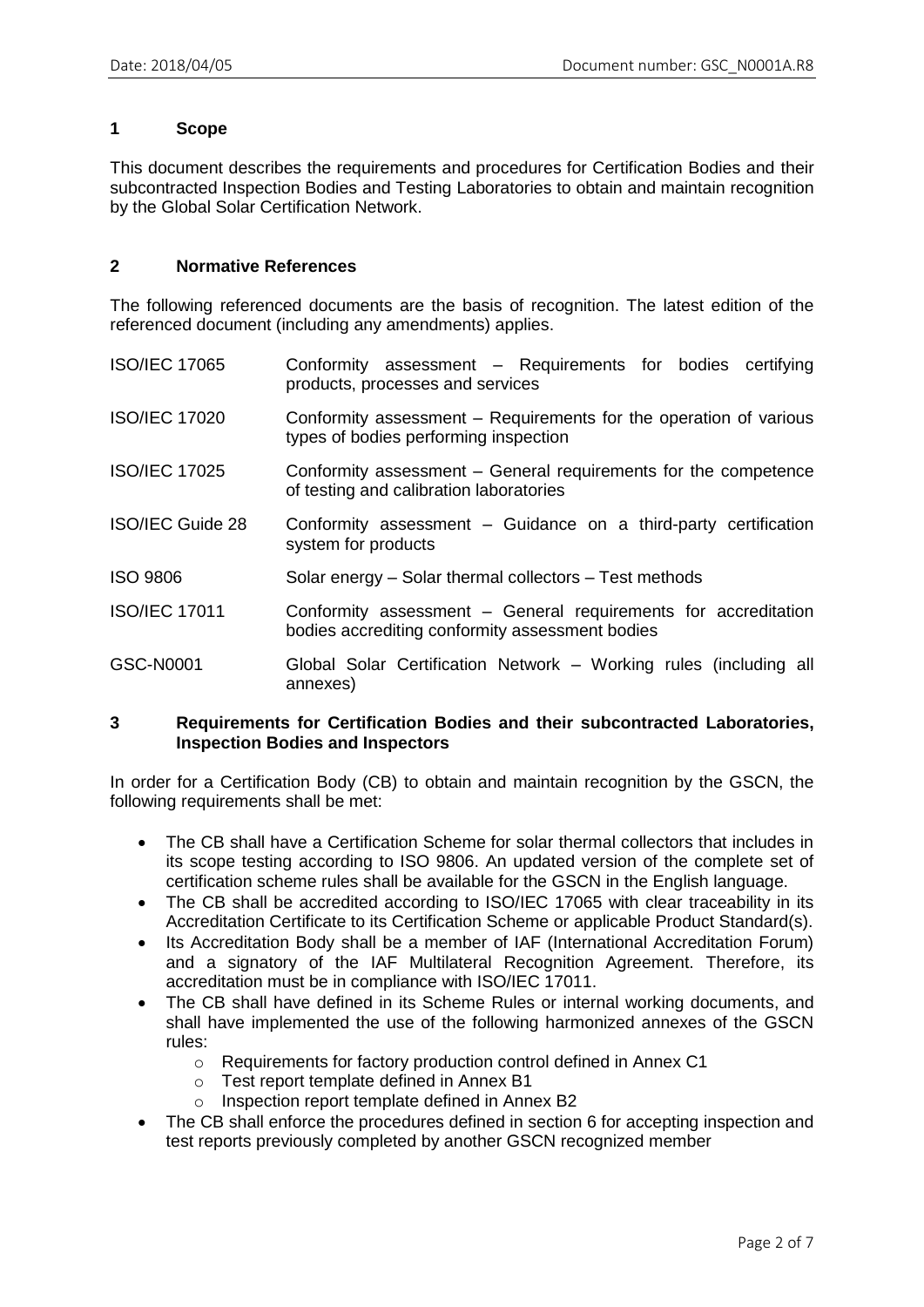• The CB shall facilitate compliance with section 7 for the surveillance procedure(s) of its licence holder(s) that have been granted a Certificate by another GSCN Certification Body

Inspection requirements may fall into one or both of the following categories:

1. Where Certification Bodies qualify or approve inspectors and integrate this activity within the scope of their accreditation according to ISO/IEC 17065, the requirements are:

- There shall be an updated list of qualified or approved inspectors
- There shall be a procedure for qualifying or approving inspectors and maintaining such qualifications or approvals (available in the English language)
- At least one inspector of the certification body shall be recognized by at least one other member certification body within one year from when the CB became a member.
- 2. Where Certification Bodies subcontract inspectors in such a way that this activity is not integrated within their ISO/IEC 17065 accreditation, the requirements are:
	- The inspection body shall be accredited according to ISO/IEC 17020
	- Its accreditation body shall be a member of IAF (International Accreditation Forum) and a signatory of the IAF Multilateral Recognition Agreement
	- There shall be an updated list of qualified inspectors
	- There shall be a procedure for qualifying inspectors and maintaining such qualifications (available in the English language)
	- The inspection body shall be recognized by at least two certification bodies within one year of becoming member

To become an active member a testing laboratory shall comply with the following:

- A. A valid accreditation<sup>1</sup> showing compliance with the provisions of ISO/IEC 17025 with the scope of the current version of ISO 9806.
- B. ISO/IEC 17025 accreditation for the last 5 years for one of the following Standards (EN 12975-1&2, ISO 9806, SD 100 or equivalent).
- C. Minimum 5 years of experience in solar collector testing according to the above standards.
- D. Minimum 10 certificates (for solar thermal collectors) issued from one or more certification bodies which are accredited $2$  according to ISO/IEC 17065 and based on test reports prepared by the test lab – or - recognition by at least 2 certification bodies - from different countries - meeting the ISO/IEC 17065 accreditation criteria stated just above.

As an alternative to B through D an assessment by the QAC can be done, and a recommendation from the QAC to the board to recognize the test lab can be given. Final decision is done by the board.

## **4 Procedure for becoming recognized by the GSCN**

 $\overline{a}$ 

<sup>1</sup> The accreditation of the testing laboratory must be awarded by a signatory to the ILAC Mutual Recognition Arrangement:<http://ilac.org/ilac-mra-and-signatories/>

<sup>&</sup>lt;sup>2</sup> The accreditation of the certification body must be awarded by a signatory to the ILAC Mutual Recognition Arrangement:<http://ilac.org/ilac-mra-and-signatories/>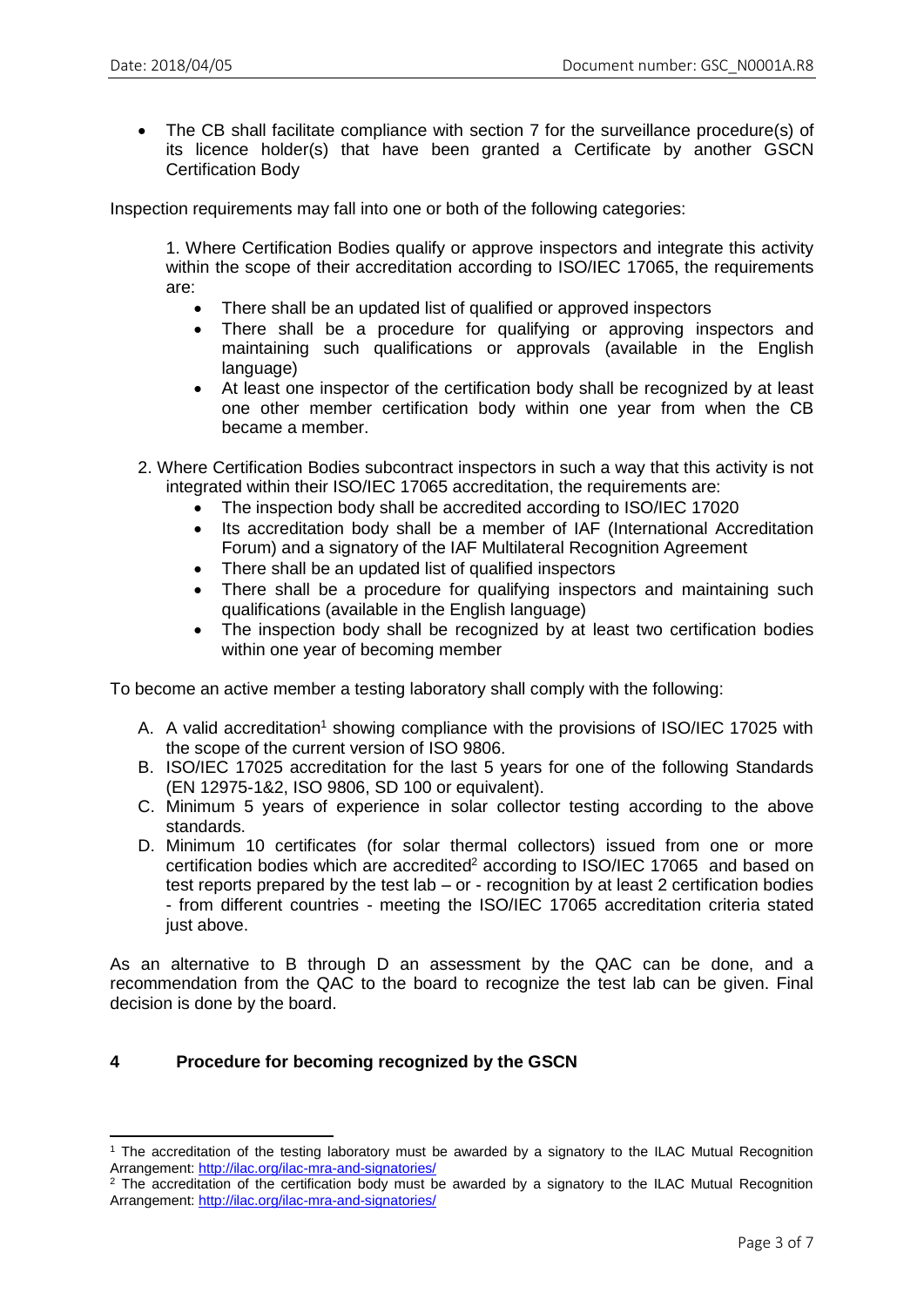## **4.1 Application**

A Certification Body seeking recognition by the GSCN shall fill out the corresponding template defined in Annex E and submit it to the GSCN Manager together with the following information:

- Copy of Accreditation Certificate according to ISO/IEC 17065 in English
- Evidence of its Accreditation Body's membership in the IAF and of it being a signatory to the IAF Multilateral Recognition Agreement.
- Copy of Scheme Rules or internal documents that show evidence of using the GSCN harmonized Inspection Report Template and harmonized Factory Production Control procedures, in the English language
- Copy of Scheme Rules that show evidence of using EN ISO 9806 in the Certification Scheme (in the original language and in English translation)
- List of recognized testing laboratories
- List of qualified or approved inspectors
- Where inspections are subcontracted to an external Inspection Body, a copy of its Accreditation Certificate according to ISO/IEC 17020, together with a list of qualified inspectors

An Inspection Body seeking recognition by the GSCN shall fill out the corresponding template defined in Annex E and submit it to the Manager together with the following information:

- A copy of its Accreditation Certificate according to ISO/IEC 17020
- List of qualified or approved inspectors
- Proof of recognition by at least 1 certification body

A test lab seeking recognition by the GSCN shall fill out the corresponding template defined in Annex E and submit it to the Manager together with the following information:

- A copy of its Accreditation Certificate according to ISO/IEC 17025
- Proof of recognition by at least 1 certification body
- Documentation for requirements B through D in section 3 fulfilled

The GSCN Manager will send an acknowledgement of receipt to the applicant and will review the application to ensure the documentation is complete. Once complete, applications will be submitted to the GSCN Board for final review.

## **4.2 Decision**

The QAC will confirm the validity of submitted information, and within four weeks of receiving the application will submit its recommendation to the Board, which will then give its decision to the Manager.

If the decision is positive, then the GSCN Manager will inform the Certification Body or Inspection Body and the recognized members will be updated in the GCSN Website.

If the decision is not positive, the Board will give the reasons and may ask for more information or may ask for an assessment. If the applicant agrees to an assessment, it will take place within a period of one month.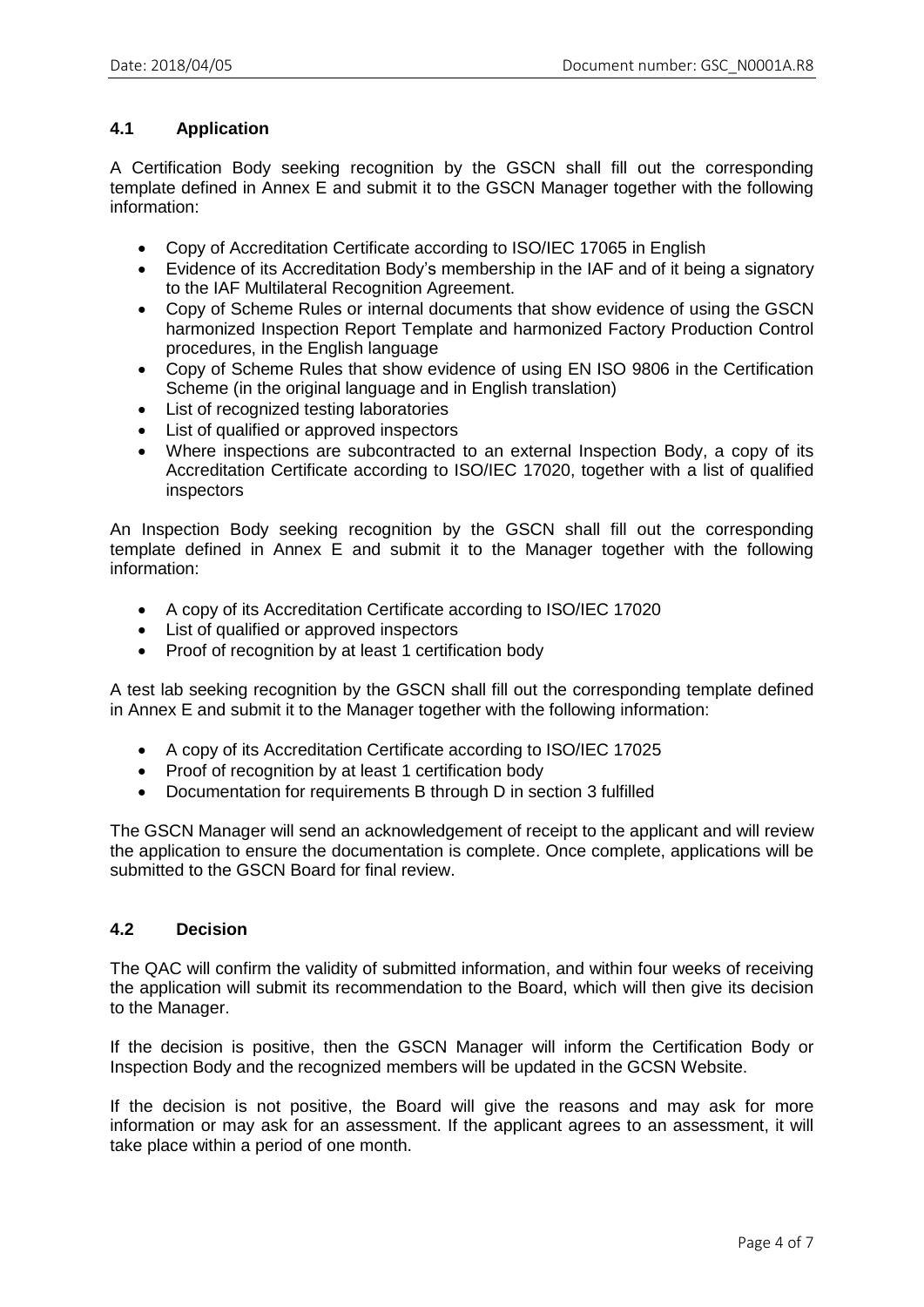## **4.3 Assessment due to a negative decision by the Board**

The Assessment shall be performed by auditor(s) selected by the Board. It shall consist of a desk audit that shall, at minimum, check the following:

- The Accreditation Certificates
- The most recent Accreditation Inspection Report
- The most recent inspection report(s) completed by the qualified inspectors to show evidence of the use of harmonized templates
- The most recent accreditation report that shows evidence that the inspector was audited during an inspection visit by the accreditation body
- Evidence that testing standard ISO 9806 is being used in the Certification Scheme
- Any other issues that the auditor(s) may consider relevant

The result of the assessment will be submitted to the Board. The Board will review the assessment report and within four weeks of receipt will send its decision to the Manager.

## **5 Procedure for maintaining recognition of Certification Bodies and Inspection Bodies by the GSCN**

In order to maintain recognition by the GSCN, all of the requirements defined in Chapter 3 shall be met continuously. Once a year, the GSCN Manager will ask the Certification Body and the Inspection Body and test lab to communicate any update in the status of the following documents:

- Accreditation Certificates
- Scheme Rules or internal documents that show evidence of compliance with GSCN Requirements (testing according to ISO 9806, using harmonized Inspection Template and applying harmonized Factory Production Control)

In addition to this, the Certification Bodies shall submit evidence of:

- Mantenaince of qualification of their inspectors
- Evidence of audit of inspectors during an on-site inspection by the accreditation body at least once every five years

In case of non-compliance with any of these requirements, the Manager will inform the Board, which may determine the need for an assesment according to the procedure defined in clause 4.3.

#### **6 Request from a GSCN recognized IB or LAB to a GSCN recognized CB for recognition within the CB Certification Scheme**

A GSCN recognized CB may receive a request from other GSCN recognized inspectors, Inspection Bodies or Test Labs to become authorized or recognized in accordance with the CB's Certification Scheme. In order to harmonize GSCN activities, and encourage networking among its members, the objective of the GSCN is to facilitate such requests. Each CB shall comply with the following procedures:

• Each CB shall have a specific procedure for qualifying, authorizing or recognizing GSCN members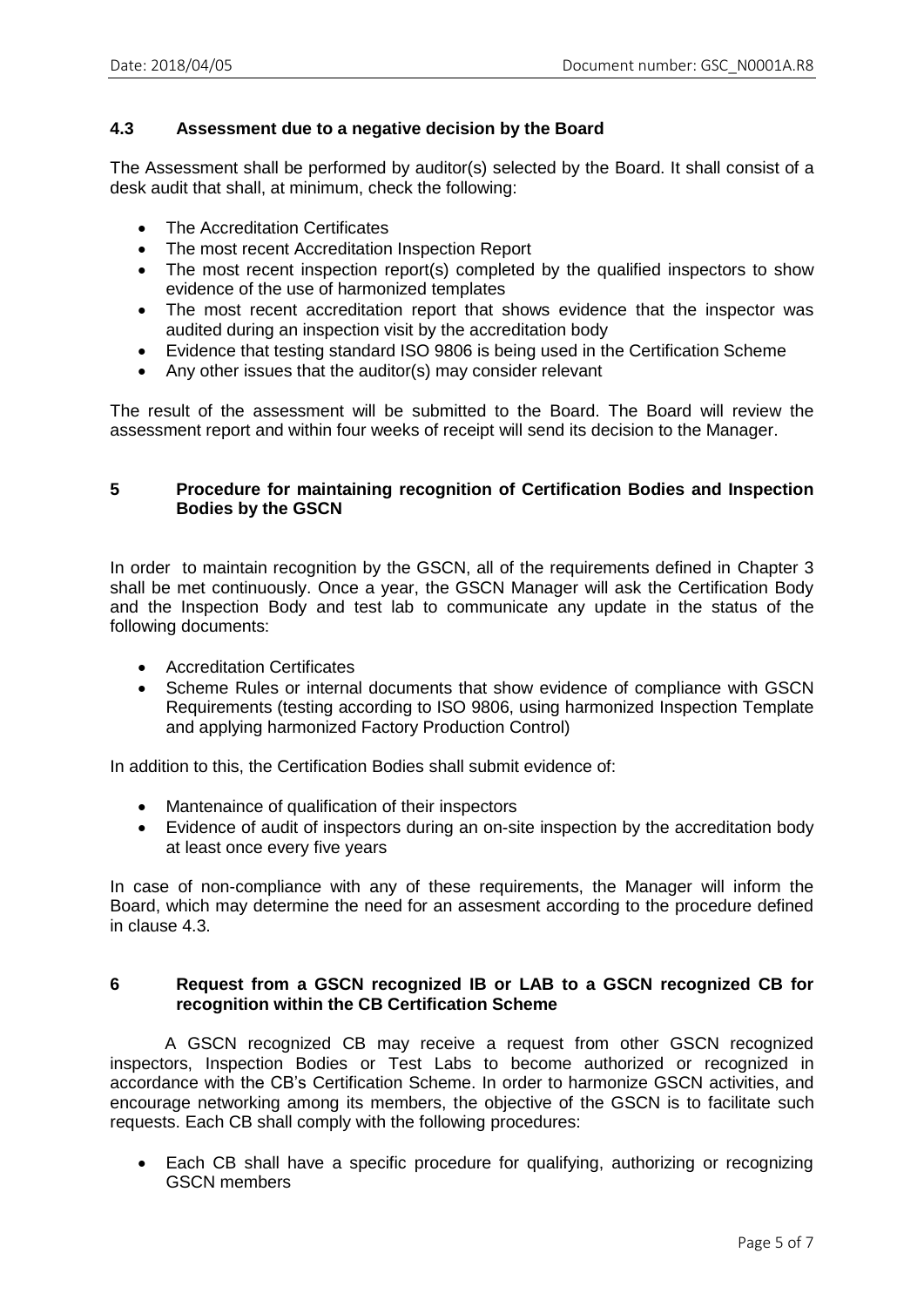- A response to each request for qualification, authorization or recognition by a CB in accordance with its own scheme shall be provided by the CB
- Information on the procedure shall be provided to the inspector, inspection body or laboratory
- The final outcome of the process shall be communicated to the interested parties

Where the CB fails to recognize the laboratory - or fails to qualify or authorize the inspector/IB under its own procedure within 3 months, the CB shall notify the GSCN Manager. The Manager will inform the GSCN Board in order to study the situation and possibly take a decision. The decision taken may be:

- Modification of internal rules to harmonize requirements better
- Sanction against a member that is not complying with the GSCN rules

#### **7 Acceptance by a GSCN recognized CB of Test and Inspection Reports that have been previously performed by other GSCN recognized members**

A GSCN recognized CB may receive an application by a manufacturer for the granting of a Certificate that may include inspection and testing activities that have been previously performed by other GSCN recognized members. Normally, the application by the manufacturer is received first, and the inspections and tests are carried out afterwards, at the discretion and control of the CB. However, the objective of the GSCN is to facilitate and optimize this recognition process in order to harmonize GSCN activities and increase networking among its members.

CBs may have different criteria or procedures for accepting test reports or inspections that have taken place before a manufacturer applies to a CB. The main steps of these procedures are described on the GSCN website. There are two main cases:

#### **Case 1: The activities of inspection and testing have been performed after the qualification, authorization or recognition by the CB**

- The CB shall have a specific procedure to facilitate accepting previously completed inspections and tests from GSCN recognized members that the CB also recognizes in order to avoid repetition of work that has already been performed. This procedure is set forth on the GSCN website.
- Upon receipt of an application, the CB will enforce its own procedure for certification, which may include activities that have not previously been performed (such as other tests in its scheme or an inspection with requirements that have not been checked).
- Once the certification process is finished, the CB will communicate the decision to the manufacturer, following its own procedures, and also to the GSCN Manager

#### **Case 2: The activities of inspection and testing have been performed before the qualification, authorization or recognition by the CB**

- The CB shall have a specific procedure explaining how to proceed when the activities are performed before recognition. There may be circumstances where it will not be possible to accept these test and inspection reports depending on the age of the reports and the status of the test lab / inspector when completed.
- The main outline of this procedure will be available on the GSCN website.
- Where the CB determines that previous tests or inspections can be used, the CB will proceed as in case 1.